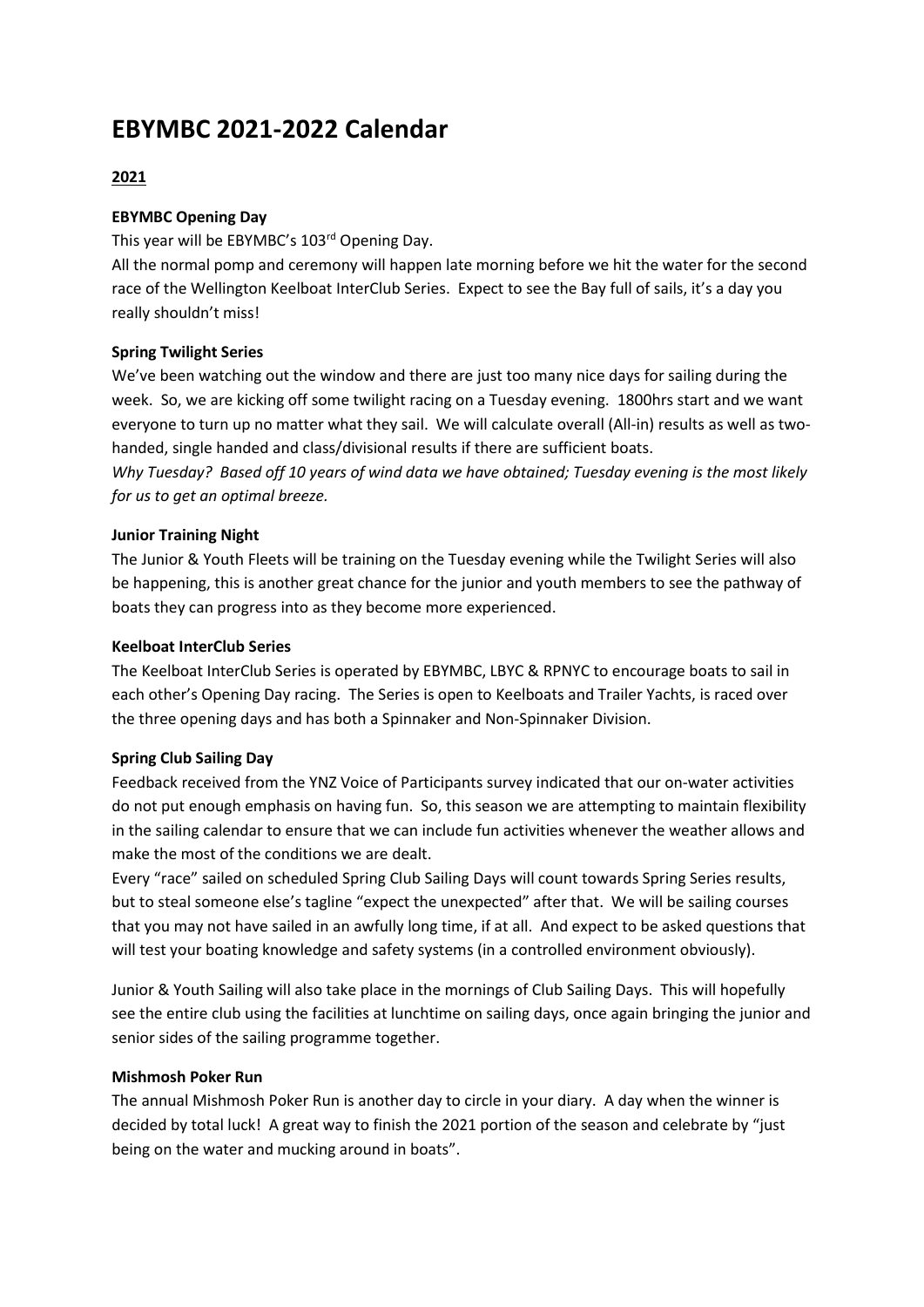# **2022**

#### **Pet Cup**

The Pet Cup is the Club's oldest trophy, dating back to 1886. It was gifted to the club to be presented on the racing day closest to Wellington Anniversary, so we have taken that literally and organised for it to be raced ON Wellington Anniversary Day. Public Holiday Mondays in Wellington are always beautiful weather (sorry I've just wrecked it for this year), and this is another great excuse to get on the water. You never know, it might even be a race back to Evans Bay from a location we have a raft up pre-race…

#### **Summer Twilight Series**

Same as the Spring Twilight, just run post-Christmas in "Summer"*.*

#### **Summer Club Sailing Day**

Summer Club Sailing Days will be run along the same lines as the Spring Days. Expect the unexpected and have some fun. Once again, all "races" will count towards the Summer Series results.

#### **Island Bay Race**

EBYMBC are planning to run our own Island Bay Race this year (it is open to all Keelboats) and will be hosted on the same day as the Island Bay Festival. It will be a great way to "show-off" our fleet to the public when we arrive in Island Bay, as well as a great opportunity to get out of the Heads.

#### **Junior Carnival**

The Junior Carnival is a new initiative that will include the Wellington O'pen Cup for the NZ O'pen Skiff Class. Other junior classes will be invited for an event focused on fun and getting on the water (with a little bit of racing in there somewhere). We will also use the weekend to showcase the different pathways that junior sailors can take as they progress to playing with the big kids.

#### **Night Race**

Our initial attempt at a Night Race in 2021 was a great success. We will be aiming for a similar event to last season (it won't take all night; you will be back on shore before midnight). But it's a great chance to get out there and experience sailing in the dark.

#### **Season Championships**

The Season Championships will be calculated based on the results from each scheduled Club Sailing Day (Spring & Summer). However, each race day will count as one "race" towards the season championships. This allows for a competitor to miss a day of sailing and not be penalised if multiple races are sailed. It's all about trying to keep it fair over the season and the realisation that members do have lives and activities outside of sailing.

#### **Matariki Regatta**

This season our annual club regatta will be run over three days from 26-28 June (Matariki Public Holiday Weekend). The decision to make this move is based on busy the post-Christmas (Feb-Apr) calendar is both at Evans Bay, regionally and nationally. Our hope is the move will make the regatta more attractive to visiting boats as it will be one of the only events on nationwide. It also spreads out the load a little on our magnificent volunteers.